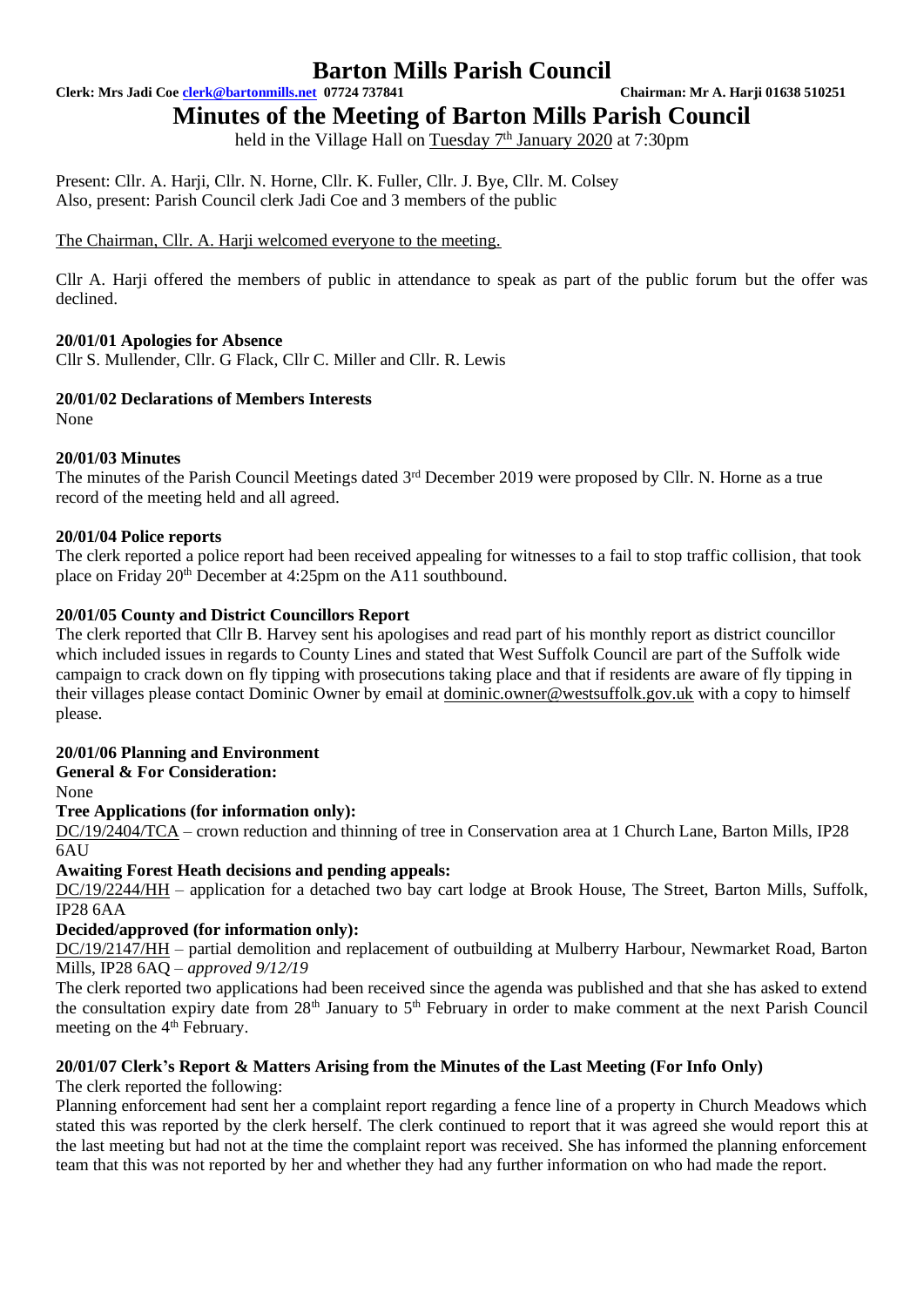**Clerk: Mrs Jadi Coe [clerk@bartonmills.net](mailto:clerk@bartonmills.net) 07724 737841 Chairman: Mr A. Harji 01638 510251**

The clerk reported she had looked at correspondence regarding previous football coaching sessions as agreed at last months meeting and that the May 2019 half term sessions held on the Tuesday and Wednesday were well attended with around 16 children each day. The May 2020 half term would be the week commencing Monday 26<sup>th</sup> May. It was agreed to hold further football coaching sessions on Tuesday 26<sup>th</sup> May and Wednesday 27<sup>th</sup> May, which would use the last of the restricted funds. (JC)

### **20/01/08 Correspondence**

None of relevance received.

### **20/01/09 Parish Matters**

### 20/01/09.1 Housing site on Newmarket Road update

The proposal was discussed and it was agreed that the clerk would invite the land agent to the February Parish Council meeting (JC) and that the Parish Councillors should correspond prior to the meeting to ensure the members are specific and firm on the local affordable housing required and any other wishes the Parish Council may have. 20/01/9.2 Maintenance of Assets

a) Lighting

The clerk reported the shield on the light in Church Meadows had yet to be installed and K & M lighting were waiting for the particular shield to be in stock.

The clerk reported that an ex councillor had contacted the clerk to clarify the light relocation and it was agreed that the clerk would check the minutes when this was discussed and agreed. (JC) Cllr K Fuller stated he would discuss this with Cllr. R. Lewis on his return.

It was agreed the clerk would obtain quotes to repair the light outside the Old Rectory.

Cllr. J. Bye stated that she had reported the faulty street lights in Manor View on the Suffolk County Councils website.

The clerk agreed to report the faulty street light which is sited in a resident's back garden opposite The Bull Hotel.  $(JC)$ 

Cllr. N. Horne queried if when street light bulbs are repaired whether the bulbs are replaced with LED bulbs. It was reported that if it was possible then yes. The clerk stated that the Parish Council have received a quote to replace all bulbs with LED bulbs, and she would bring this information to the next meeting. (JC)

Cllr. K. Fuller reported of a street light on the Sapphire Gardens site which was not working, and questioned when did these street lights change from the responsibility of the developers to the Parish Council. b) Other

The clerk reported the volunteer who replaces the dog waste bags requires further stock and that 4000 were purchased in August 2019 for £77.16.

The clerk also reported that the dispenser originally placed by the football club has been broken and disposed of, and the dispenser by the Bell has been broken and also needs replacing. Cllr R Lewis may hold an additional dispenser which was never installed.

The requirement and usage of the bags were discussed and it was agreed that the clerk would obtain quotes to replace the broken dispensers if Cllr. R. Lewis did not have any and that no further bags would be purchased at the current time. (JC)

#### 20/01/9.3 SID Rota

The rota was agreed to February 2020 and the clerk is to update all volunteers of the agreed rota. (JC) 20/01/9.4 Substation update

The clerk reported that Mr Matt Drewry from Savills is due to attend the Parish Council meeting on Tuesday 4th February 2020. It was suggested to meet with Mr Drewry prior the Parish Council meeting at 7:00pm and that this would be agreed via email if the majority of members could attend.

# 20/01/9.5 Scope textile bin update

It was reported that the football club did not mind if the textile bin partly covered the football clubs window. Further information had been received from the 'site finder' stating that the bin would need to be situated on a hard standing/concrete base and that the bins material should stop any attempts of arson.

It was agreed that the textile bank could be placed by the Football Club and Cllr. N. Horne would provide the clerk photographs of the site where it would be positioned to pass onto the site finder. (JC/NH)

Cllr N. Horne reported that trees along the lane towards Middle View Manor had begun to grow too close to the electricity cables. It was agreed that Cllr. A. Harji would speak with the local resident in order to determine who's responsibility this is. (AH)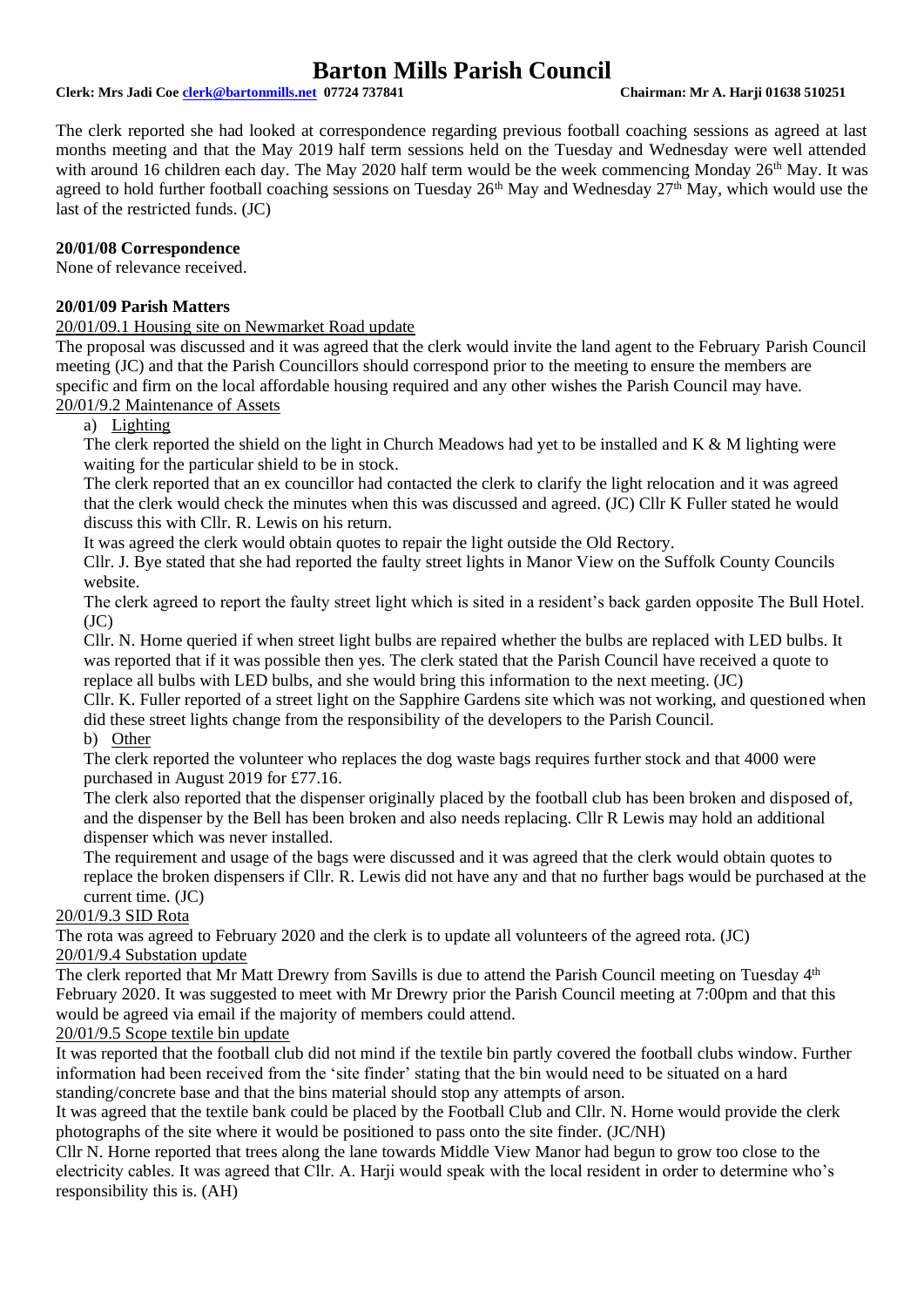# **Clerk: Mrs Jadi Coe [clerk@bartonmills.net](mailto:clerk@bartonmills.net) 07724 737841 Chairman: Mr A. Harji 01638 510251**

0/01/9.6 Agree work required to the play equipment

Cllr A Harji reported that the Burrell Trust may be willing to help towards the cost of the renovation of the play area surface or towards the costs to improve the surface of the field by the gate entrance.

It was agreed that the clerk would obtain a quote before  $27<sup>th</sup>$  January, the date of the next Burrell Trust meeting, and ask whether they would consider funding such work. (JC)

Cllr N. Horne reported that the play park matting replacement would be expensive but is not urgent at this time, which was stated by West Suffolk play inspector.

# 20/01/9.7 Receive SID data

In the absence of Cllr. C. Miller it was agreed to bring this agenda item forward.

20/01/9.8 Receive clock service quote and repair quote

The clerk reported that the previous church clock service agreement ended on 31<sup>st</sup> August 2019 and the annual service was completed on 26<sup>th</sup> November 2019. Smith of Derby have offered a three-year renewal price at £447 plus VAT or £162 plus VAT on an annual basis. It was agreed to accept the three-year contract agreement. (JC)

The clerk reported a quote was also received from Smith of Derby in the sum of £1,242 plus VAT to repair the clocks strike hammer which was reported as in poor condition when the annual service was completed.

The responsibility of clock repairs was discussed and it was agreed that before proposing whether to accept the quote that Cllr. A. Harji would look into whether there was funding from the Burrell Trust or the 100Club to help fund this. (AH)

### 20/01/9.9 May 2020 car boot update

Following the change of the early bank holiday Monday to Friday 8<sup>th</sup> May, it was agreed that the WI could possibly hold a car boot sale on Sunday 10<sup>th</sup> May or possibly on Friday 8<sup>th</sup> May if the Parish Council agreed that they would not hold an event that required the use of the field. The clerk is to contact the WI.

20/01/9.10 VE and VJ Day 2020 update

The clerk reported that the village hall has been provisionally booked and that the clerk would use the Barton Miller to ask residents whether they would like to see an event held or to hold an event themselves to mark the 75<sup>th</sup> anniversary of VE day. (JC)

20/01/9.11 Mini Olympics update

The clerk reported no further information had been received following sending confirmation that Barton Mills Parish Council may like to take part in the event.

# **20/01/10 Finance & Policies**

20/01/10.1 Parish Council Bank Balances and Reconciliation from list of Payments and Receipts The clerk reported at  $23^{rd}$  December 2019 £3,149.07 was held in the current account and £20,008.77 in the deposit account. The bank statements and reconciliations were signed.

20/01/10.2 Cheques for signing and approval and to authorise payment of outstanding invoices

It was proposed and agreed to authorise the following payments:

|        | $\overline{\phantom{0}}$ |                      | ັ້<br><u>.</u> |            |            |          |          |
|--------|--------------------------|----------------------|----------------|------------|------------|----------|----------|
| Date   | Payee                    | Details              |                | <u>Net</u> | <u>VAT</u> | Gross    |          |
| 31-Dec | J Coe                    | Salary               |                | 316.84     | 0.00       | 316.84   | Chg 1721 |
| 31-Dec | J Coe                    | Expenses             |                | 35.63      | 0.00       | 35.63    | Chg 1722 |
| 05-Jan | <b>HMRC</b>              | PAYE and NI          |                | 205.20     | 0.00       | 205.20   | Chg 1723 |
| 16-Dec | Came and Company         | Insurance            |                | 1,025.23   | 0.00       | 1,025.23 | Chg 1724 |
| 06-Jan | RH Landscapes            | Grass cutting Nov 19 |                | 200.00     | 40.00      | 240.00   | Chg 1725 |
| 31-Dec | <b>BMVH</b>              | Room hire            |                | 121.50     | 0.00       | 121.50   | Chg 1726 |
| 07-Jan | S Limmer                 | Gardening            |                | 25.00      | 0.00       | 25.00    | Chg 1727 |
|        |                          |                      |                | 1,929.40   | 40.00      | 1,969.40 |          |
|        |                          |                      |                |            |            |          |          |

20/01/10.3 Finance update to 31<sup>st</sup> December 2019

The clerk reported on the finances to date:

At date the Parish Council have spent £21,036 in the financial year, which is £8,185 under budget. However, the Parish Council expect to spend a further £7,636 before the end of the financial year and will carry forward reserves of £3,960 so at the end of March 2020 the Parish Council will see expenditure approximately £2,410 more than budgeted. Expenditure has been more than budgeted in several areas including grass cutting, maintenance and clerks' salary. At date the Parish Council have received £24,514 of the expected £25,680, however it is expected to receive a further £755 before the end of March 2020 which will see income just £411 less than expected, this is a result of less input VAT being claimed back than expected.